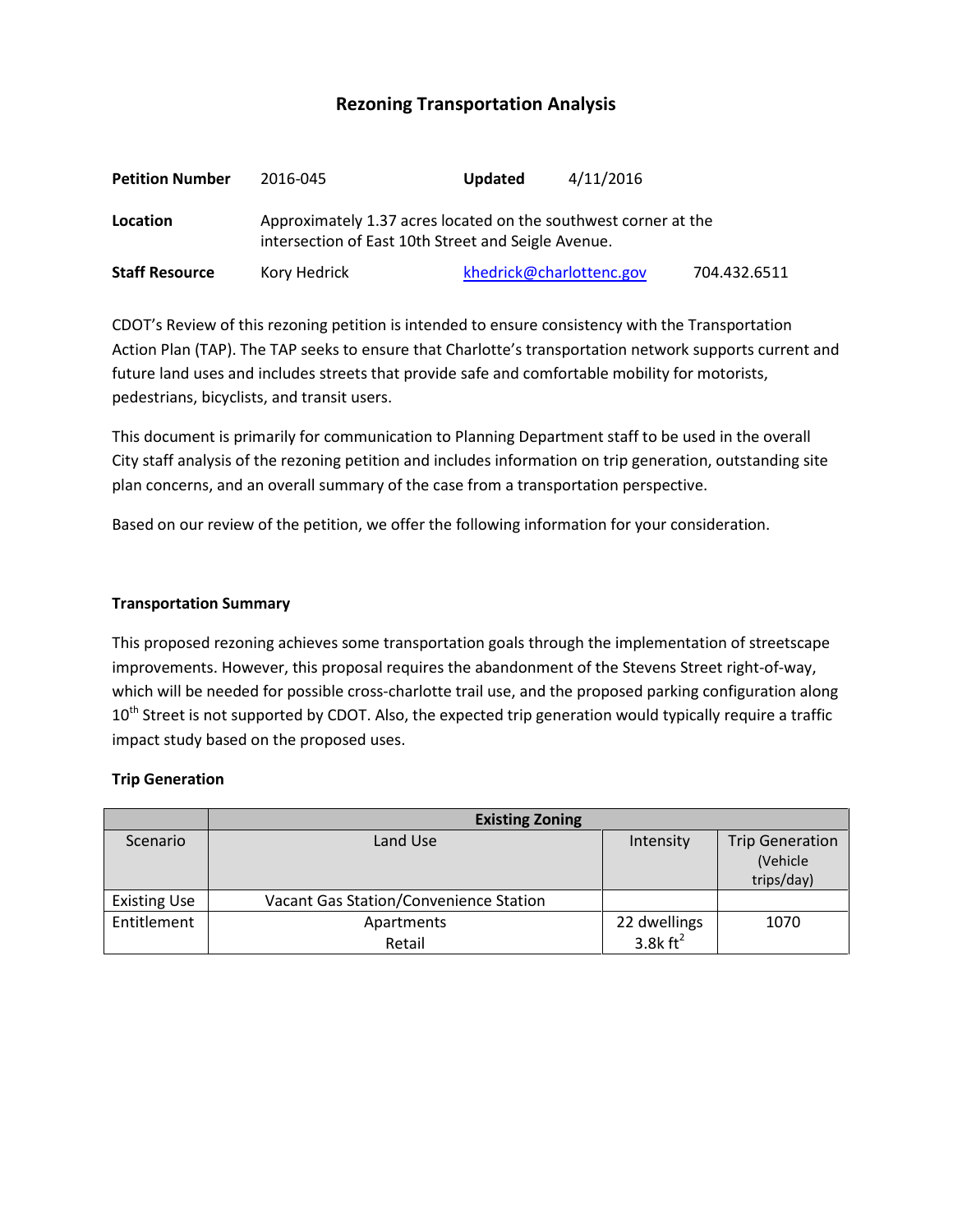|           | <b>Proposed Zoning</b> |                      |                        |
|-----------|------------------------|----------------------|------------------------|
| Site Plan | Land Use               | Intensity            | <b>Trip Generation</b> |
| Date      |                        |                      | (Vehicle)              |
|           |                        |                      | trips/day)             |
| 1/25/2016 | Retail                 | 150 $k \text{ ft}^2$ | 8850                   |
| 1/25/2016 | Retail                 | 10 $k \text{ ft}^2$  | 1870                   |
| (updated) | Self-Storage           | 140 $k \text{ ft}^2$ |                        |

## **Curbline**

The proposed zoning district has a setback measured from an existing or proposed future curbline. The location of the future curbline for E.  $10^{th}$  Street is the same as what is being proposed by the current site plan. The future curbline on Seigle Ave. needs to take into account a 6' bike lane and parallel on-street parking. Currently the proposed curb line (with angled parking) exceeds this future curbline. CDOT requests that the site plan be updated to reflect this future curbline as described above and according to outstanding issue two below.

#### **Resolved Issues**

None

### **Outstanding Issues**

- 1. CDOT does not support the abandonment of the Stevens St. Right of Way. This Right of Way is planned to be used by the cross charlotte trail in the future.
- 2. CDOT does not support the reverse angle parking in this location along Seigle Ave. CDOT would support parallel on-street parking.

## **Advisory Information**

The following are requirements of the developer that must be satisfied prior to driveway permit approval. We recommend that the petitioner reflect these on the rezoning plan as-appropriate.

- 1. The setback for this district is measured from the back of the existing or future curbline as determined by CDOT and Planning during the permitting process.
- 2. According to the City of Charlotte's Driveway Regulations, CDOT has the authority to regulate/approve all private street/driveway and public street connections to the right-of-way of a street under the regulatory jurisdiction of the City of Charlotte.
- 3. Adequate sight triangles must be reserved at the existing/proposed street entrance(s). Two 35' x 35' sight triangles are required for the entrance(s) to meet requirements. All proposed trees, berms, walls, fences, and/or identification signs must not interfere with sight distance at the entrance(s). Such items should be identified on the site plan.
- 4. The proposed driveway connection(s) to Central Ave. will require a driveway permit(s) to be submitted to CDOT and the North Carolina Department of Transportation for review and approval.